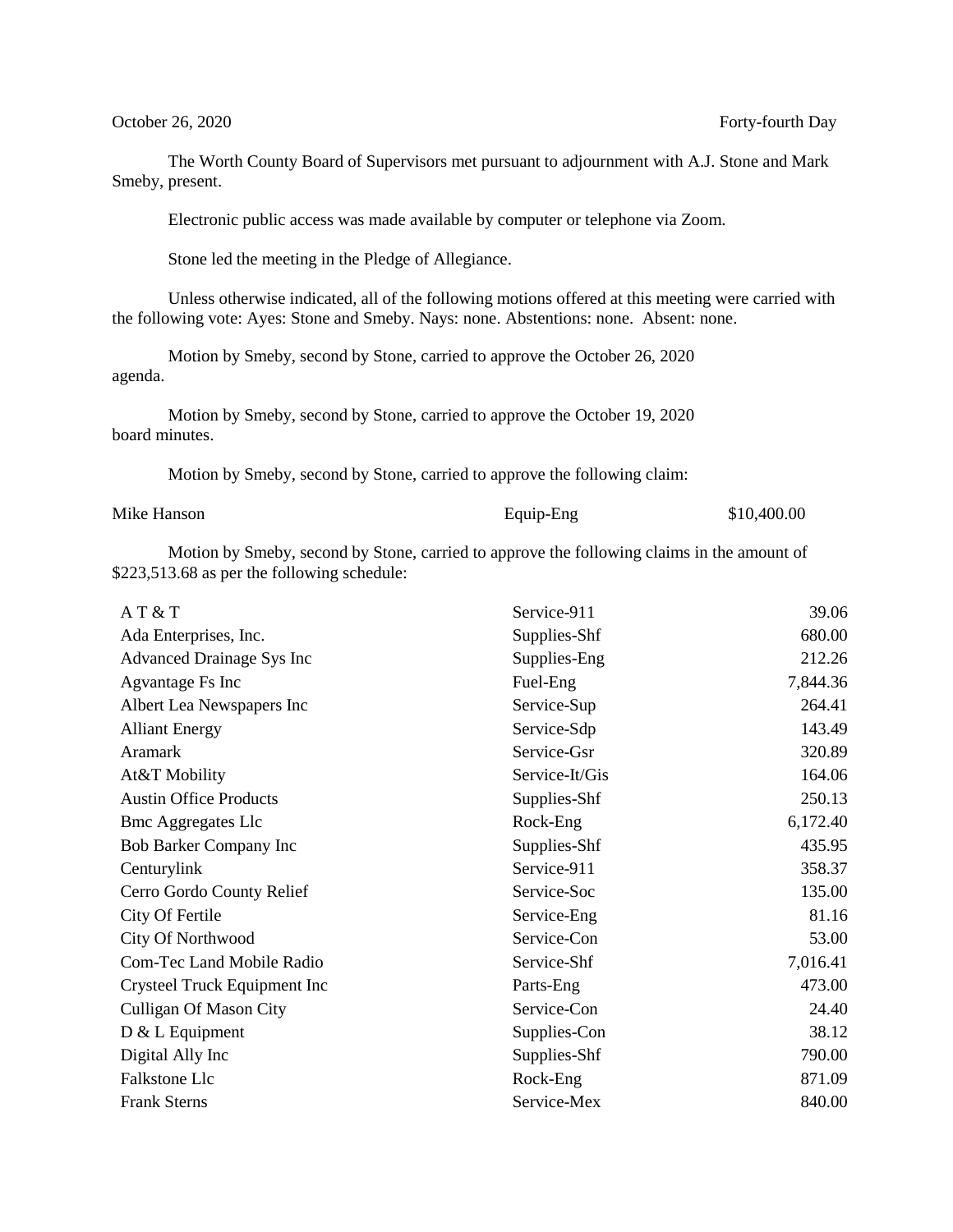| Galls, Llc                              | Supplies-Shf      | 5,118.61   |
|-----------------------------------------|-------------------|------------|
| Goodnature Work Stop                    | Supplies-Con      | 124.97     |
| <b>Green Pro Solutions</b>              | Supplies-Eng      | 514.08     |
| Heartland Asphalt Inc                   | Supplies-Eng      | 5,675.20   |
| <b>Heartland Paper Company</b>          | Supplies-Gsr      | 275.85     |
| Hrs, Llc                                | Service-Eng       | 7,500.00   |
| Ia County Engineers Assn                | Edu-Eng           | 550.00     |
| Ia Dept Of Natural Resources            | Service-San       | 50.00      |
| Ia Dept Of Public Safety                | Service-Shf       | 2,247.00   |
| Ia Law Enforcement Academy              | Edu-Shf           | 375.00     |
| Ia Prison Industries                    | Supplies-Shf      | 580.50     |
| Imwca                                   | Wk Comp Prem-Ins  | 2,481.00   |
| Ip Pathways                             | Supplies-Dap      | 16,469.07  |
| Jessica Reyerson                        | Reimb-Phd         | 50.00      |
| <b>Joel Rohne</b>                       | Mileage-It/Gis    | 32.78      |
| Joe's Collision & Performance Inc       | Service-Shf       | 78.17      |
| John Deere Financial                    | Service           | 320.00     |
| <b>Johnson Vinyl Graphics</b>           | Service-Con       | 150.00     |
| Keltek Inc                              | Service-Dap       | 901.32     |
| <b>Knudtson Automotive Service</b>      | Service-Shf       | 1,046.71   |
| Lawson Products Inc                     | Supplies-Eng      | 140.32     |
| Mandi Terlisner                         | Mileage-Phd       | 14.00      |
| Manly Junction Signal                   | Service-Sup       | 433.48     |
| Marco Technologies Llc                  | Service-Dap       | 323.91     |
| <b>Mark Petersen</b>                    | Service-Soc       | 400.00     |
| Martin Marietta Materials Inc           | Rock-Eng          | 336.18     |
| Mediacom                                | Service-Gsr       | 237.53     |
| Mercyone North Iowa Occupational Health | Service-Eng       | 634.00     |
| Neapolitan Labs Llc                     | Service-Aud       | 2,500.00   |
| Niacog                                  | Service-Tra       | 479.20     |
| Nicole Kroneman                         | Mileage-Phd       | 7.50       |
| Northwood Anchor Inc                    | Service-Sup       | 604.74     |
| Northwood Chiropractic, Pc              | Service-Shf       | 65.00      |
| Northwood Electric Inc                  | Service-Eng       | 135.68     |
| Nw Iowa Care Connections                | Fy21 1st Levy-Mha | 110,430.00 |
| Omnisite                                | Service-Wat       | 34.32      |
| Peopleservice Inc                       | Service-Wat & Wwt | 16,389.00  |
| <b>Pinnacle Quality Insight</b>         | Service-Phd       | 154.50     |
| Plunkett's Pest Control Inc             | Service-Gsr       | 82.00      |
| <b>Reserve Account</b>                  | Postage-Rec       | 62.30      |
| <b>Russ Tenold</b>                      | Reimb-Eng         | 93.70      |
| Sanofi Pasteur Inc                      | Supplies-Phd      | 5,488.43   |
| Schneider Geospatial, Llc               | Service-Dap       | 33.00      |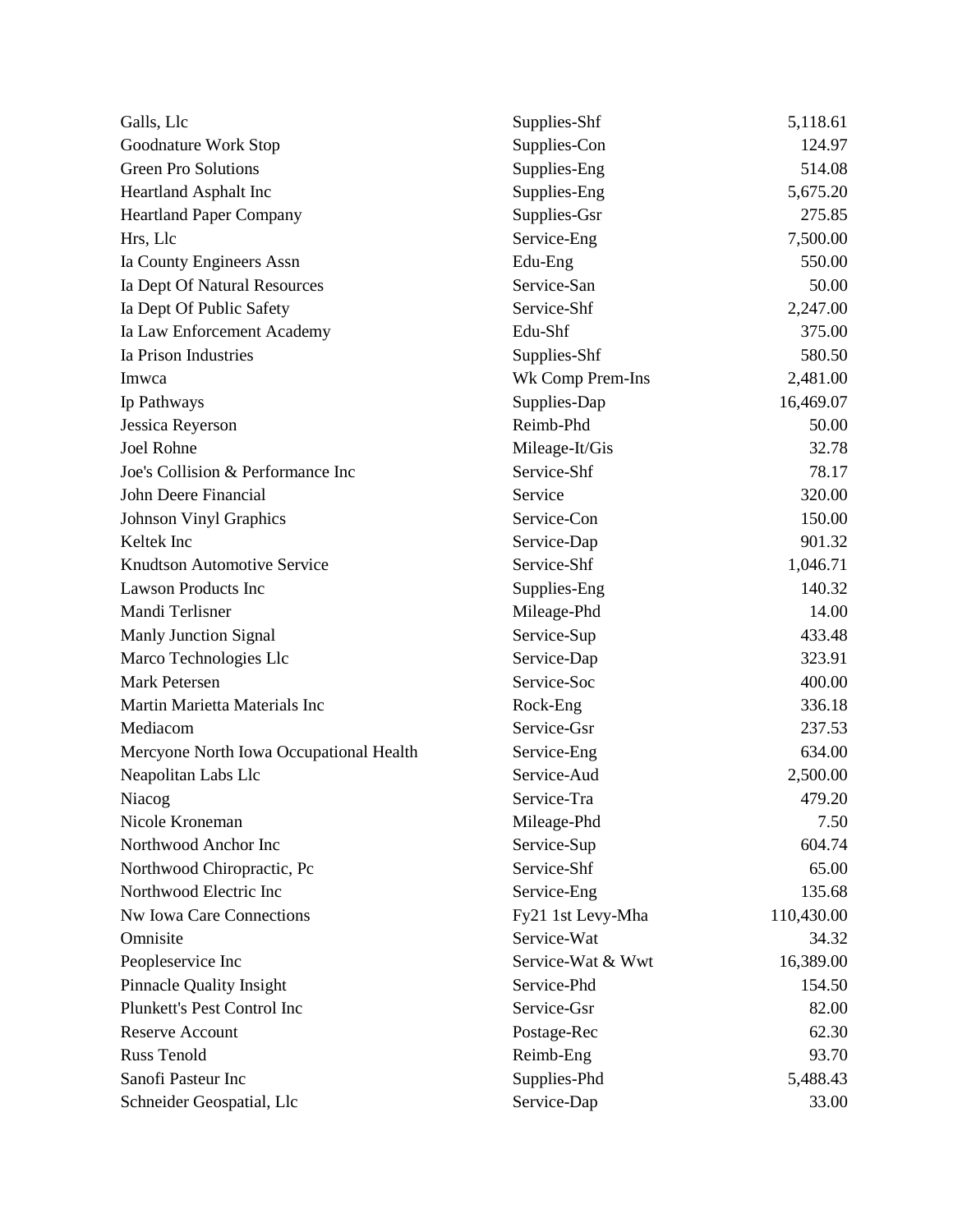| Shana Butler                     | Mileage-Phd        | 4.00       |
|----------------------------------|--------------------|------------|
| Shred Right                      | Service-Gsr        | 37.22      |
| Softree Technical Systems Inc.   | Service-Eng        | 475.00     |
| <b>State Hygienic Laboratory</b> | Service-San        | 1,343.00   |
| <b>Trading Post</b>              | Supplies-Eng       | 102.74     |
| Ver Helst Snyder Drug            | Supplies-Shf       | 603.35     |
| <b>Verizon Wireless</b>          | Service-It/Gis     | 383.01     |
| Viafield                         | Supplies-Con       | 489.34     |
| Visa                             | Service-Ema        | 3,750.43   |
| Watson & Ryan, Plc               | Service-Asr        | 1,662.50   |
| Windstream                       | Service-Eng        | 14.56      |
| Winnebago Co Auditor             | Service-Soc        | 3,719.23   |
| Worth Co Sheriff Petty Cash      | Postage-Shf        | 56.00      |
| Xerox Corporation                | Service-Dap        | 46.69      |
|                                  | <b>Grand Total</b> | 223,513.68 |

Motion by Smeby, second by Stone, carried to approve the 2020 Annual Weed Commissioner Report as submitted by Mike Bode, Weed Commissioner.

Motion by Smeby, second by Stone, carried to approve the Agreement Between The North Iowa Area Council of Governments and Wirth County, Iowa – Urban Revitalization Plan.

Motion by Smeby, second by Stone, carried to approve resolution number 2020.10.26:

## A RESOLUTION FINDING NEED FOR ESTABLISHMENT OF AN URBAN REVITALIZATION DISTRICT

WHEREAS, there exists within Worth County, Iowa, conditions which substantially impair or arrest the sound growth, retard the provision of housing accommodations, constitute an economic or social liability, and are a menace to the public health, safety, or welfare of the residents of the Worth County; and,

WHEREAS, Worth County, Iowa, meets the criteria established in Chapter 404, *Code of Iowa*, for establishing an urban revitalization district; and,

WHEREAS, the Worth County Board of Supervisors finds that the rehabilitation, conservation, redevelopment and economic development of Worth County is necessary in the interest of the public health, safety, economic opportunity, or welfare of the residents of the Worth County.

NOW, THEREFORE, BE IT RESOLVED by the Worth County Board of Supervisors of Worth County, Iowa, that pursuant to Chapter 404 of the *Code of Iowa,* have identified the need to establish an Urban Revitalization District in order to allow the incentives and tools provided in this Chapter to be employed within a designated District in Worth County.

BE IT FURTHER RESOLVED, by the Worth County Board of Supervisors that it will